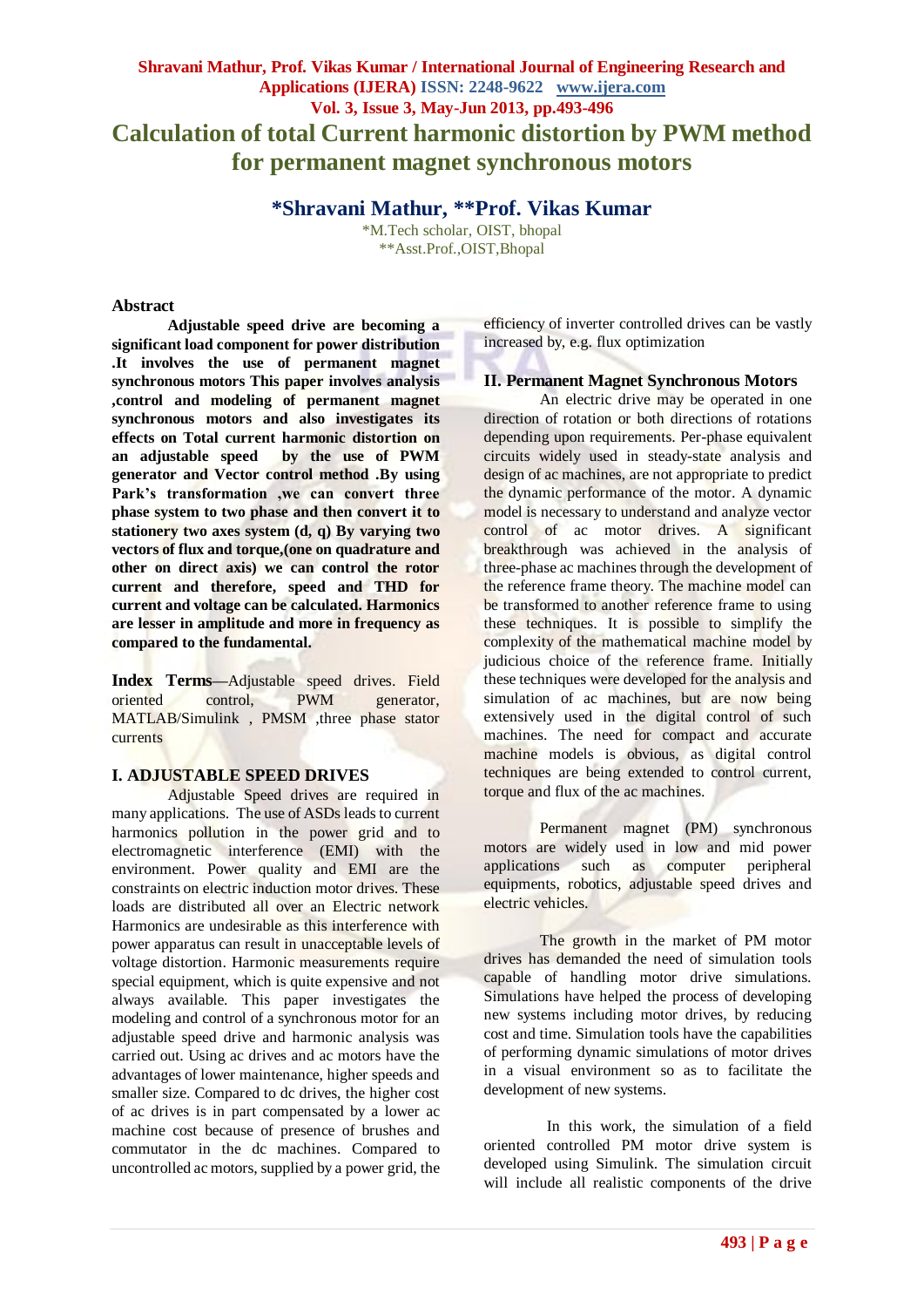# **Shravani Mathur, Prof. Vikas Kumar / International Journal of Engineering Research and Applications (IJERA) ISSN: 2248-9622 www.ijera.com Vol. 3, Issue 3, May-Jun 2013, pp.493-496**

system. This enables the calculation of currents and voltages in different parts of the inverter and motor under transient and steady conditions. The losses in different parts can be calculated facilitating the design of the inverter. A closed loop control system with a PI controller in the speed loop has been designed to operate in constant torque and flux weakening regions. Implementation has been done in Simulink.

A comparative study of hysteresis and PWM control schemes associated with current controllers has been made in terms of harmonic spectrum and total harmonic distortion. Simulation results are given for two speeds of operation, one below rated and another above rated speed A motor of 3Hp,220V, 60Hz,1800 rpm or 188.5 rad/sec is used.

#### **III. Detailed Modeling of PMSM**

Detailed modeling of PM motor drive system is required for proper simulation of the system. The d-q model has been developed on rotor reference frame At any time t, the rotating rotor d-axis makes an angle θr with the fixed stator phase axis and rotating stator mmf makes an angle  $\alpha$  with the rotor d-axis. Stator mmf rotates at the same speed as that of rotor



Fig. depicts self control permanent magnet motors

#### **Field Oriented Control of PM Motors**

The PMSM control is equivalent to that of the dc motor by a decoupling control known as field oriented control or vector control. The vector control separates the torque component of current and flux channels in the motor through its stator excitation.

The vector control of the PM synchronous motor is derived from its dynamic model.

Considering the currents as inputs, the three currents are:

 $ia = Im \sin(\omega rt + \alpha)$ ib =Im sin (wt+ $\alpha$  -2pi/3) ic=Im  $sin(wt+\alpha-4pi/3)$ 

#### **Constant torque operation**

Constant torque control strategy is derived from field oriented control, where the maximum possible torque is desired at all times like the dc motor. This is performed by making the torque producing current iq equal to the supply current Im. That results in selecting the  $\alpha$  angle to be 90 $^{\circ}$  degrees

Fig.1 Matlab simulink of PWM generator fed permanent magnet synchronousmotor



**Fig.1.a waveforms of harmonic component of stator** current,speed,mechanical torque

Fig.2 Matlab simulink by Field oriented control

## **IV. Mathematical Equations**

These are the instantaneous values of three phase stator currents displaced by 120 degree each

$$
\Psi_{rd} = L_m i_{sd}/1 + sTr
$$

Where Lm =Mutual inductance Isd =direct axis stator current s =Laplace Transform Tr =Rotor Time costant, Lr/Rr

 $Tm = 3/2Lm/Lrz_p \Psi_{rd} i_{sq}$ 

Where Lr= Rotor resistance Zp =number of pole pairs I sq= quadrature axis stator current  $Tm = motor torque$ 

# **V. DRIVE SYSTEM SIMULATION IN SIMULINK**

This chapter describes different tools available for electrical and electronic systems simulation and then justification is given for selecting Simulink for the PMSM system.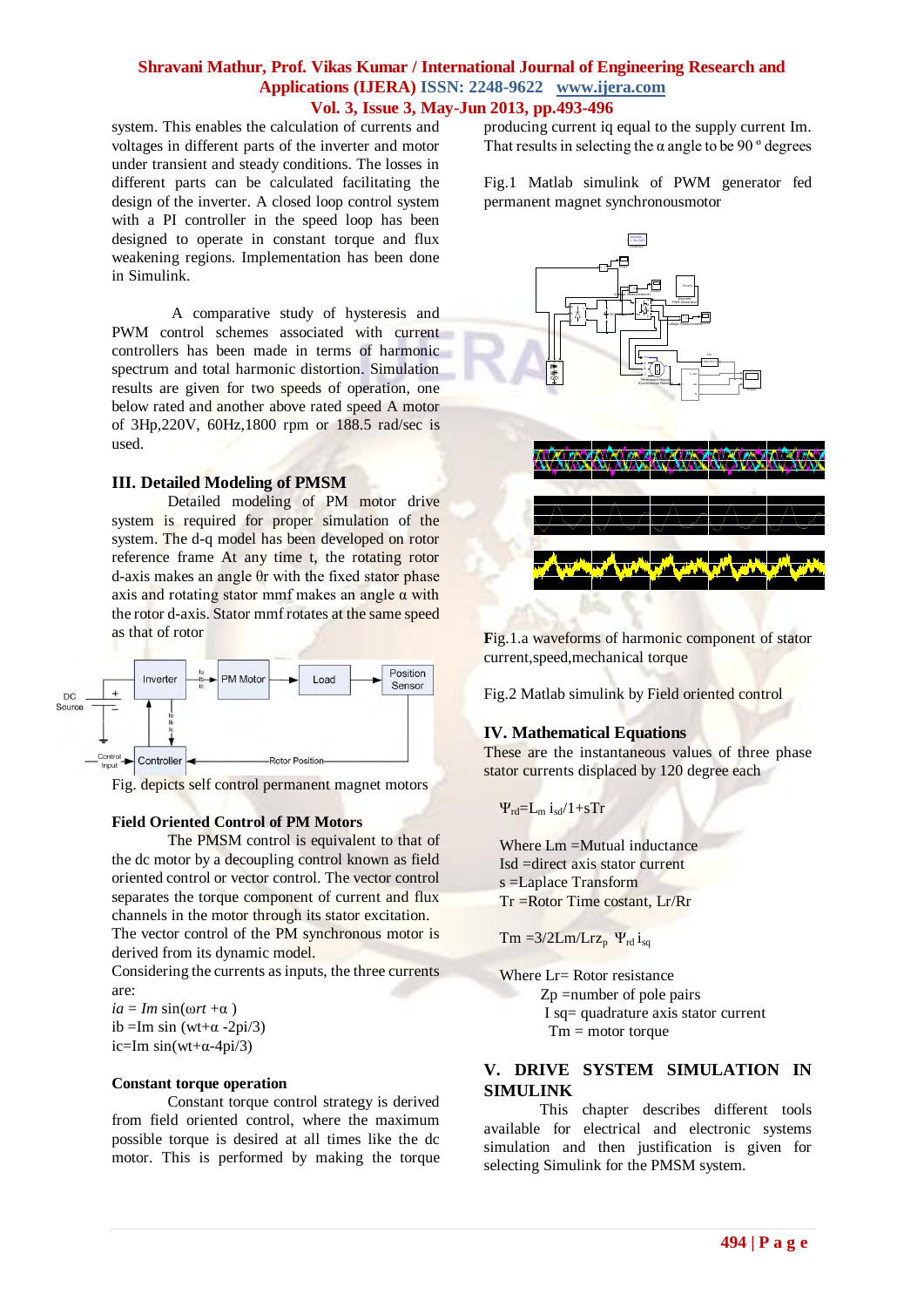# **Shravani Mathur, Prof. Vikas Kumar / International Journal of Engineering Research and Applications (IJERA) ISSN: 2248-9622 www.ijera.com Vol. 3, Issue 3, May-Jun 2013, pp.493-496**

Block by block an explanation is given for Simulink simulation of the drive system.

#### **Distortion Index**

The most commonly used index for measuring the harmonic content of a waveform is the total harmonic distortion (THD). It is a measure of the effective value of a waveform and may be applied to either voltage or current.

Total harmonic distortion is the contribution of all the harmonic frequency currents to the fundamental. Just as waveforms can be added to produce distorted waves, distorted waves may be decomposed into fundamental and harmonic components.

#### **Total Current Harmonic Distortion (THDi**)

The THD<sub>i</sub> is a measure of the effective value of the harmonic components of a distorted waveform. This index can be calculated for either voltage or current. The following equation gives THD for current.

where Ih is the rms value of harmonic component h of the current. The THD provides a good idea of how much extra heat will be realized when a distorted voltage is applied across a resistive load. Likewise, it can give an indication of the additional losses caused by the current flowing through a conductor.

## **VI. Simulation Tools**

Study of electric motor drives needs the proper selection of a simulation tool. Their complex models need computing tools capable of performing dynamic simulations. Today with the growth in computational power there is a wide selection of software titles available for electrical simulations such as ACSL, ESL, EASY5, and PSCSP are for general systems and SPICE2, EMTP, and ATOSEC5 for simulating electrical and electronic circuits. IESE and SABER are examples of general-purpose electrical network simulation programs that have provisions for handling user-defined modules. SIMULINK® is a toolbox extension of the MATLAB program. It is a program for simulating dynamic systems

Simulink has the advantages of being capable of complex dynamic system simulations, graphical environment with visual real time programming and broad selection of tool boxes The simulation environment of Simulink has a high flexibility and expandability which allows the possibility of development of a set of functions for a detailed analysis of the electrical drive . Its graphical interface allows selection of functional blocks, their placement on a worksheet, selection of their functional parameters interactively ,and description of signal flow by connecting their data lines using a mouse device.

#### **Tables and figures**

| <b>Phase</b> | <b>PWM</b><br>Inverter $(\% )$ |  |
|--------------|--------------------------------|--|
|              | 20.89                          |  |
| В            | 21.40                          |  |
| r            | 23.77                          |  |

#### Vector controlled ASD

By evaluation of the harmonic distortion spectra of PWM inverter fed ASD and Vector controlled ASD it is clear that harmonic distortion is very less in vector control rather in PWM scheme

The following table gives the total current harmonic distortion levels for all the phases A, B and C for PWM inverter fed permanent magnet synchronous motors.

## **VII. Conclusion**

The issue of power quality has become more apparent due to the ever increasing number of non-linear loads. The low frequency harmonic current produced by these loads can cause damage to the power system equipment. Adjustable speed drive (ASD) is becoming a significant load component for power distribution.

Designing of these loads to reduce the problems arising from harmonic pollution is done in this paper. This paper involves simulation of ASD such that power quality is significantly improved by reducing the harmonics to a significant level

## **Simulation Results**

The system built in Simulink for a PMSM drive system has been tested with the two current control methods, Hysteresis and PWM, at the constant torque and flux-weakening regions of operation. The parameters were taken from reference . IGBT (Insulated gate Bipolar Junction Transistor) parameters of the inverter are given inAppendix1.The motor is operated with constant torque up to its rated speed and beyond that rated speed flux-weakening mode is adopted. Simulation results are given at electrical speeds of 188.5 radians per second (31 Hz) and 600 radians per second (95